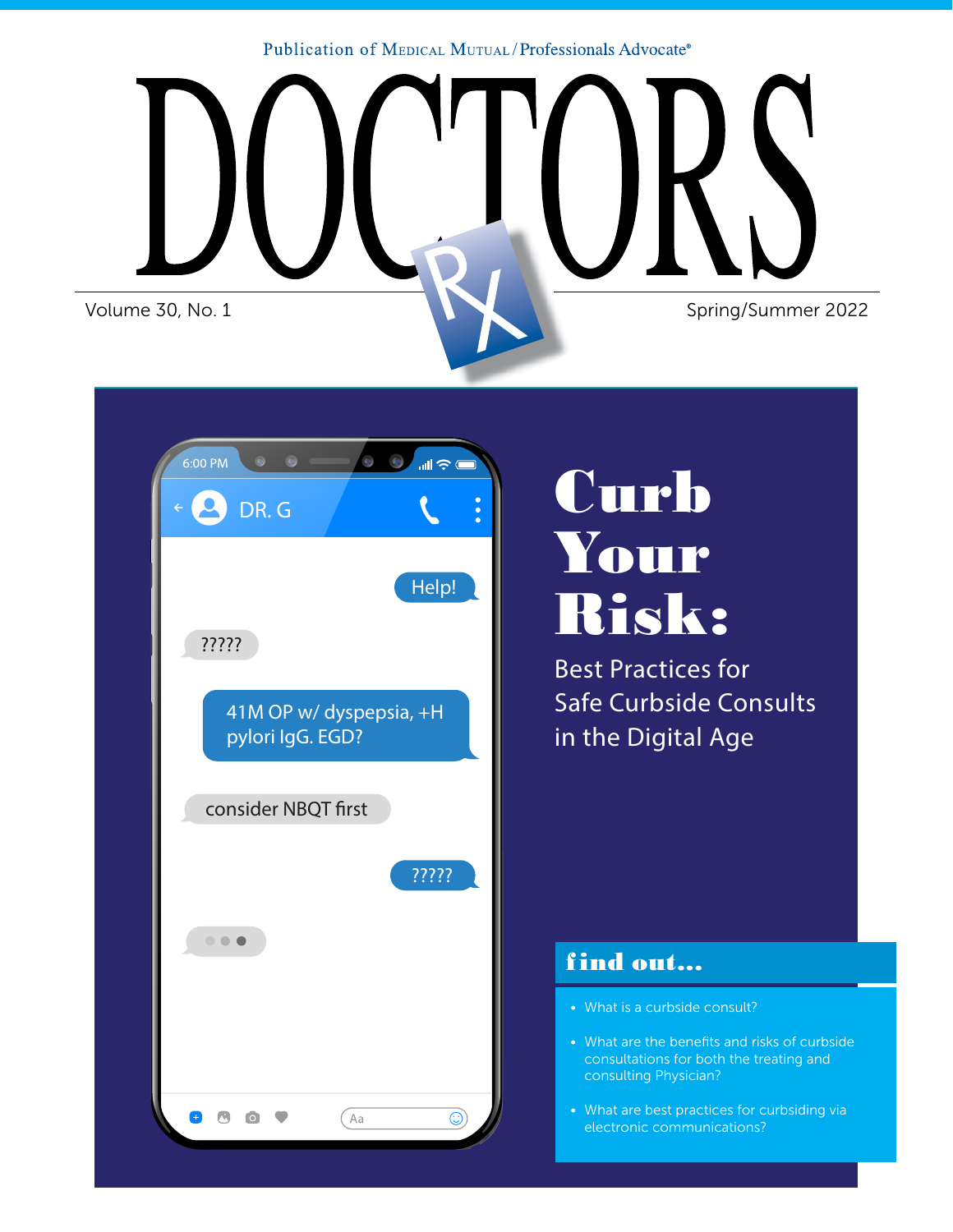## A NOTE FROM THE CHAIR OF THE BOARD

Dear Colleague:

Informal Physician-to-Physician consults are a traditional part of the practice of medicine. However, technology poses new risks and challenges to this exchange of information and advice. In this issue of *Doctors RX*, we will explore what a curbside consult is and what it is not, examine the risks of curbside consults in the digital age, and provide practical recommendations for both treating and consulting Physicians.

Heorge Melofons<br>George S. Malouf, Jr., M.D., FACS

Chair of the Board MEDICAL MUTUAL Liability Insurance Society of Maryland Professionals Advocate Insurance Company



#### ISSUE HIGHLIGHTS



#### DOCTORS RX

Michael Doll, Editor Director - Risk Management

Dr. George S. Malouf, Jr., M.D., Chair of the Board MEDICAL MUTUAL Liability Insurance Society of Maryland Professionals Advocate® Insurance Company

Copyright © 2022. All rights reserved. MEDICAL MUTUAL Liability Insurance Society of Maryland

Articles reprinted in this newsletter are used with permission. The information contained in this newsletter is obtained from sources generally considered to be reliable, however, accuracy and completeness are not guaranteed. The information is intended as risk management advice. It does not constitute a legal opinion, nor is it a substitute for legal advice. Legal inquiries about topics covered in this newsletter should be directed to your attorney.

All individuals involved in the creation and planning of continuing medical education activities sponsored by MEDICAL MUTUAL are expected to disclose to program participants any real or apparent conflict(s) of interest related to the content of their presentation. All individuals in control of content for this education activity have indicated that they have no relevant financial relationships to disclose.

#### **CONTACT**

| Home Office Switchboard              | 410-785-0050           |
|--------------------------------------|------------------------|
| <b>Toll Free</b>                     | 800-492-0193           |
| Incident/Claim/<br>Lawsuit Reporting | 800-492-0193           |
| Risk Management<br>Program Info      | ext. 215 or 204        |
| Risk Management<br>Questions         | ext. 169               |
| Main Fax                             | 410-785-2631           |
| Claims Department Fax                | 410-785-1670           |
| Website                              | mmlis.com<br>proad.com |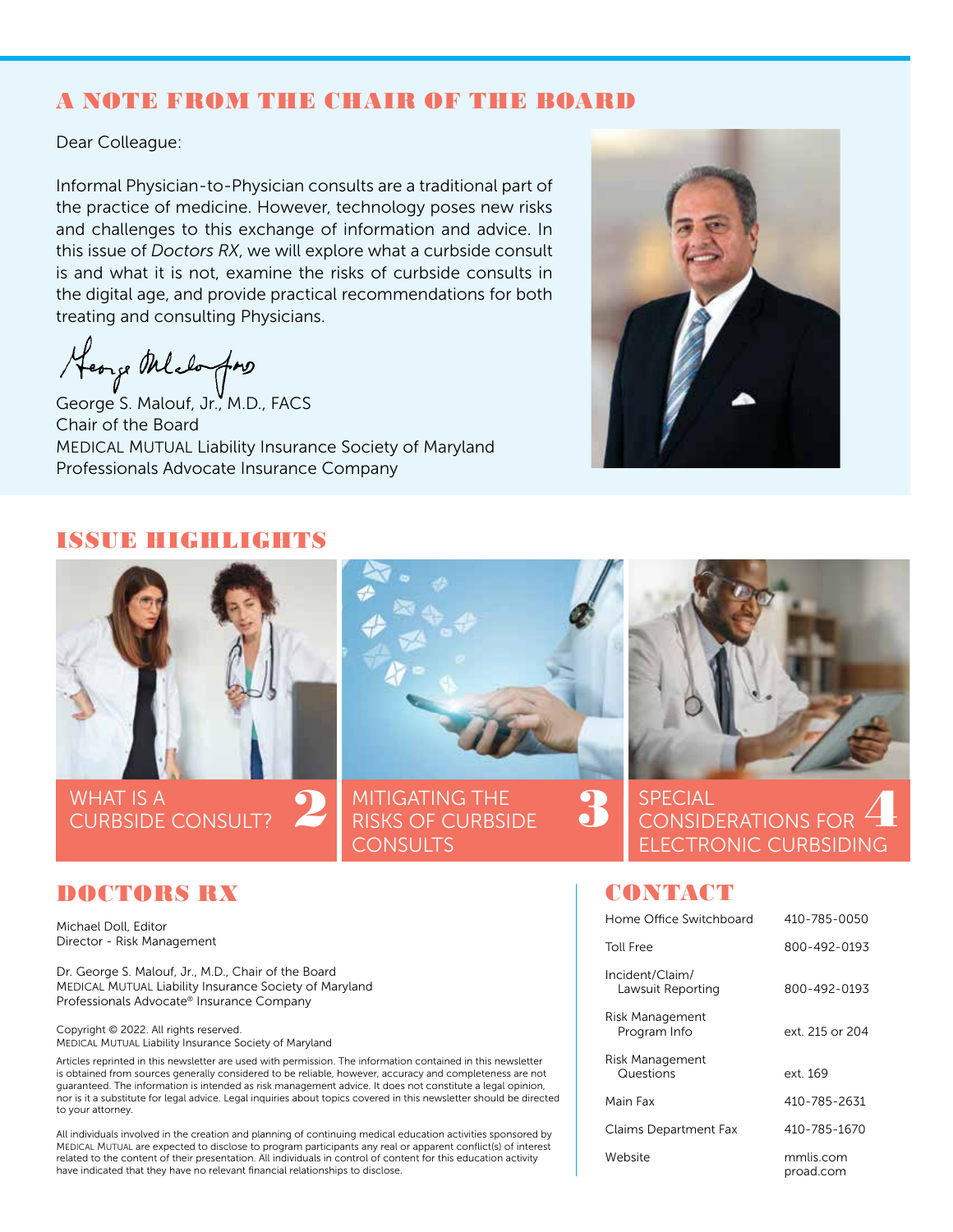CURB YOUR RISK: BEST PRACTICES FOR SAFE CURBSIDE CONSULTS IN THE DIGITAL AGE

Informal Physician-to-Physician consults also known as "curbside," "hallway" or "elevator" consults — are an integral part of the practice of medicine. In one peer-reviewed survey study, 70.4% of primary care Physicians and 87.5% of subspecialists reported participating in at least one curbside consultation during the previous week.<sup>1</sup> Primary care Physicians reported obtaining an average of 3.2 curbside consults, and subspecialists reported receiving an average of 3.6 requests for curbside consults during the prior week.<sup>2</sup> A prospective one-year study in a large teaching hospital found that curbside consults comprised 17% of the clinical work value of the infectious diseases service. $3$ 

Like most aspects of the practice of medicine, curbside consults have been transformed by the digital age. To illustrate this transformation, consider the contrast between the following fictitious scenarios starring a friendly gastroenterologist, Dr. G:

*SCENE NO. 1 — Some time before smartphones. The setting is a Physicians' lounge. Dr. G is catching a break between rounds. He sits down and starts reading a newspaper.*

*A colleague settles nearby and casually queries Dr. G. regarding treatment of dyspepsia in patients with H. pylori infection. The question leads to a brief exchange on the pros and cons of dual therapy versus quadruple therapy. The colleague thanks Dr. G for the input and resumes rounds. Dr. G returns to the newspaper.*

*SCENE NO. 2 — Present day. The setting is a busy hallway on a hospital medicalsurgical floor. With an EHR tablet on one hand and a smartphone on the other, Dr. G "thumbscrolls" through patient charts as he weaves through an obstacle course of stretchers, housekeeping carts and IV poles while enroute to the next consult.*

*The smartphone vibrates with the arrival of a text message from Dr. P, a primary care Physician who frequently texts questions to Dr. G: "Help! 41M OP w/ dyspepsia, +H pylori IgG. EGD?" While walking into the next patient room, Dr. G. hurriedly thumbs a response: "consider NBQT first." A flurry of short, acronym-laden text messages ensues between Dr. G and Dr. P throughout the day that delve into treatment alternatives, indications and contraindications, and the patient's reticence toward endoscopic procedures. The patient is never referred to Dr. G.4*

Curbside consults are as prevalent today as ever. As Dr. G's present-day experience also shows, technology has infused new risks and challenges into this time-honored tradition. In this article, we will explore what a curbside consult is and what it is not, examine the risks posed by curbside consults in the digital age, and provide practical recommendations for requesting and providing effective informal consults while minimizing risks to both patients and Physicians.



German A. Rodriguez is a partner at Armstrong, Donohue, Ceppos, Vaughan & Rhoades, Chtd. His practice concentrates on the defense of Physicians, nurses, hospitals, and other healthcare providers facing medical malpractice claims in state and federal courts, as well as professional **licensing** issues before state licensing authorities.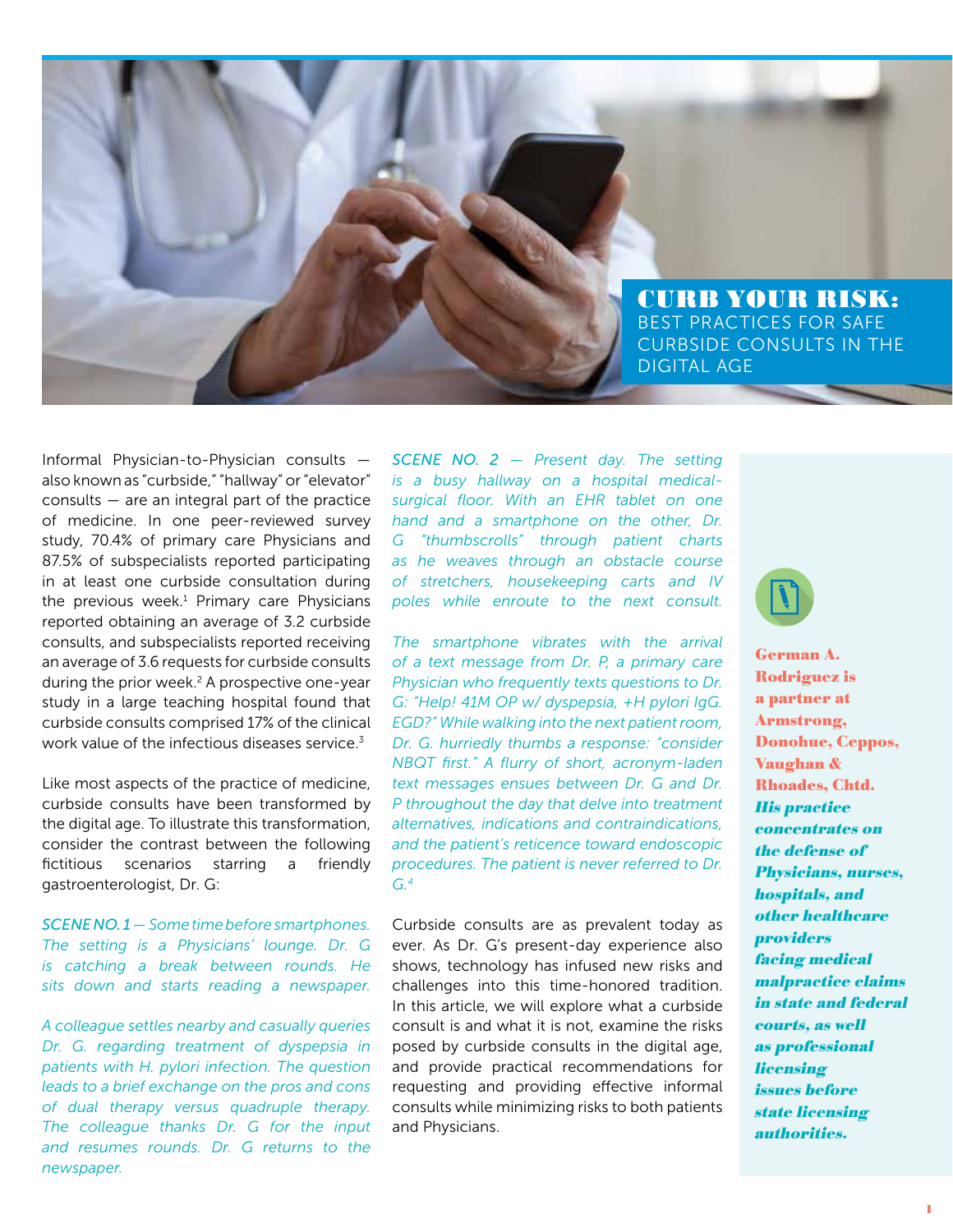

#### Note

In an age when medical malpractice litigation is commonplace, consulting Physicians often worry about the possibility of being named in lawsuits filed by patients they never treated.

#### WHAT IS A CURBSIDE CONSULT?

According to the *Journal of the American Medical Association* (JAMA), a curbside consultation is an informal process whereby a Physician obtains information or advice from another Physician to assist the treating Physician in the management of a patient. Thus, in contrast with a formal consultation, the consulting Physician's recommendations or comments are based almost entirely on information provided by the treating Physician seeking advice, rather than from the patient record.<sup>5</sup>

#### BENEFITS OF CURBSIDE CONSULTS: SHARING THE KNOWLEDGE

When properly understood and deployed, curbside consults can offer significant benefits for Physicians and patients alike. For treating Physicians, these consults allow quick access to useful independent information and promote the exchange of practical knowledge between specialties. For patients, these exchanges can streamline and expedite care and improve patient outcomes. These informal exchanges can help treating Physicians quickly determine whether a formal consult is needed and serve as efficient catalysts for necessary formal consults.

#### RISKS OF CURBSIDE CONSULTS: ALL ABOUT THE RELATIONSHIP

Inappropriate curbside consults can present risks to both treating Physicians and patients. The risks of misunderstood and misused curbside consults are intimately intertwined. Patient-

specific decisions made based on general advice rendered upon incomplete information can lead to poor patient outcomes or patient injury. In turn, poor patient outcomes can trigger legal, credentialing and licensing issues.

The risk of professional liability is a common concern surrounding curbside consults. In an age when medical malpractice litigation is commonplace, consulting Physicians often worry about the possibility of being named in lawsuits filed by patients they never treated.

The issue of Physician civil liability in the context of a curbside consult has not been specifically addressed by the highest appellate courts in Maryland, Virginia and the District of Columbia. However, the foundational element of Physician liability under the law of medical negligence in these three jurisdictions — and in most jurisdictions in the United States — is the existence of a patient-Physician relationship.6 Absent a patient-Physician relationship, a consulting Physician generally does not owe legal duty and cannot be held liable to a non-patient.

This prerequisite to liability suggests that the legal risk presented by curbside consults can be mitigated by conducting them in a way that avoids creating a patient-Physician relationship. However, there is no bright-line test or defined rubric to determine whether a patient-Physician relationship exists in any particular situation. Indeed, a patient-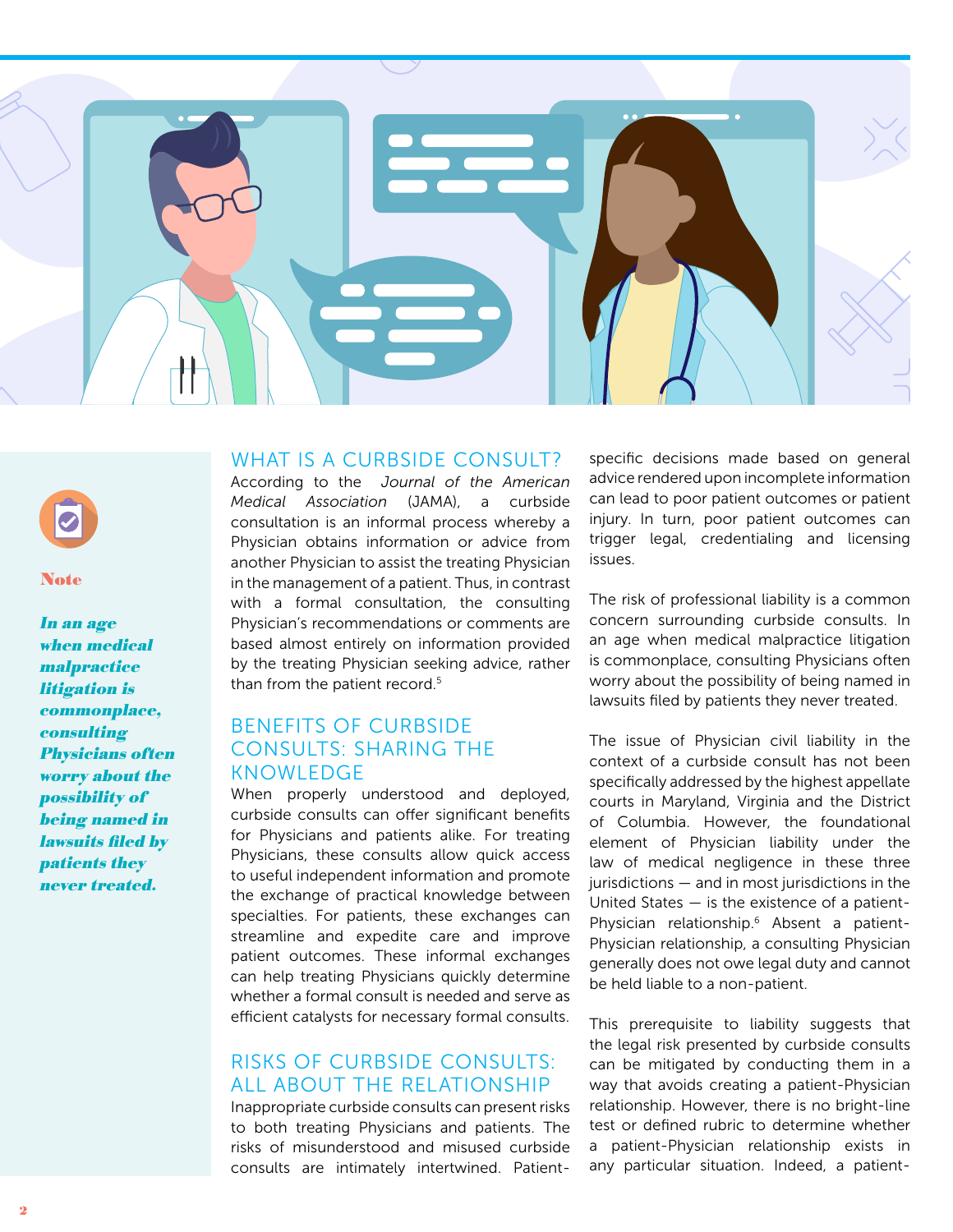Physician relationship "may arise by implication where the Doctor takes affirmative action to participate in the care and treatment of a patient."7

#### MITIGATING THE RISKS OF CURBSIDE CONSULTS

Although there is no precise test for determining  $-$  and avoiding  $-$  the creation of a patient-Physician relationship, Physicians engaging in curbside consults can mitigate the risks associated with curbside consults by properly delineating the limited scope of the consult and the specific roles of the consulting and treating Physicians. In addition, the treating Physician needs to be clear with the consulting Physician as to whether or not this is a formal or a curbside consult. The following guidelines can help delineate these boundaries.

#### *For the Consulting Physician:*

- *•* The consulting Physician is not given the name of the patient.
- *•* The consulting Physician does not examine the patient.
- *•* The consulting Physician does not communicate directly with the patient.
- *•* The consulting Physician does not review the patient's medical records, including imaging or labs.
- *•* The consulting Physician does not document in the patient's medical records.
- *•* The consulting Physician has no obligation for formal consultation e.g., on-call obligations.
- *•* The consulting Physician receives no payment for services.
- *•* The consulting Physician gives opinions and advice solely to the treating Physician.

#### *For the Treating Physician:*

- *•* The treating Physician is free to accept or reject the consulting Physician's opinions and advice.
- *•* The treating Physician remains in control of the patient's care and treatment.<sup>8</sup>

Our opening scenes illustrate the practical application of these guidelines. Dr. G's discussion with his colleague in Scene No. 1 is strictly hypothetical and not patientspecific. The discussion is only verbal. In contrast, Dr. G's involvement in Scene No. 2 becomes increasingly more patient-centered. Dr. G receives and considers patient-specific information, even drifting into patient-specific treatment preferences. There is a long text message thread recording the breadth and depth of Dr. G's involvement. Although there is no clear-cut patient-Physician relationship in either scene, it will be far easier for the patient in Scene No. 2 to successfully argue that there was a patient-Physician relationship with Dr. G in the event of a lawsuit.

PRIMARY CARE PHYSICIANS REPORTED OBTAINING AN AVERAGE OF 3.2 CURBSIDE CONSULTS, AND SUBSPECIALISTS REPORTED RECEIVING AN AVERAGE OF 3.6 REQUESTS FOR CURBSIDE CONSULTS DURING THE WEEK.<sup>2</sup>



*REFERENCE: Curbside Consultation Practices and Attitudes Among Primary Care Physicians and Medical Subspecialists, JAMA.*

Effective mitigation of the risks involved in informal consults also requires awareness of common scenarios and circumstances that are not informal curbside consults. Requests for guidance from residents to attending Physicians, questions from mid-level providers to delegating Physicians, or inquiries directed to department or section chairs are not curbside consults — they are part and parcel of those supervisory roles for which the supervisory Physicians are responsible. Similarly, on-call specialists should construe any requests for information or advice — even if seemingly informal — as formal consults which may establish a relationship with the patient at issue.

Inquiries to consulting providers who have or previously had an established relationship with the affected patient can be challenging.



#### Did you know?

The foundational element of Physician liability under the law of medical **negligence** in Maryland, Virginia and DC is the existence of a patient-Physician relationship.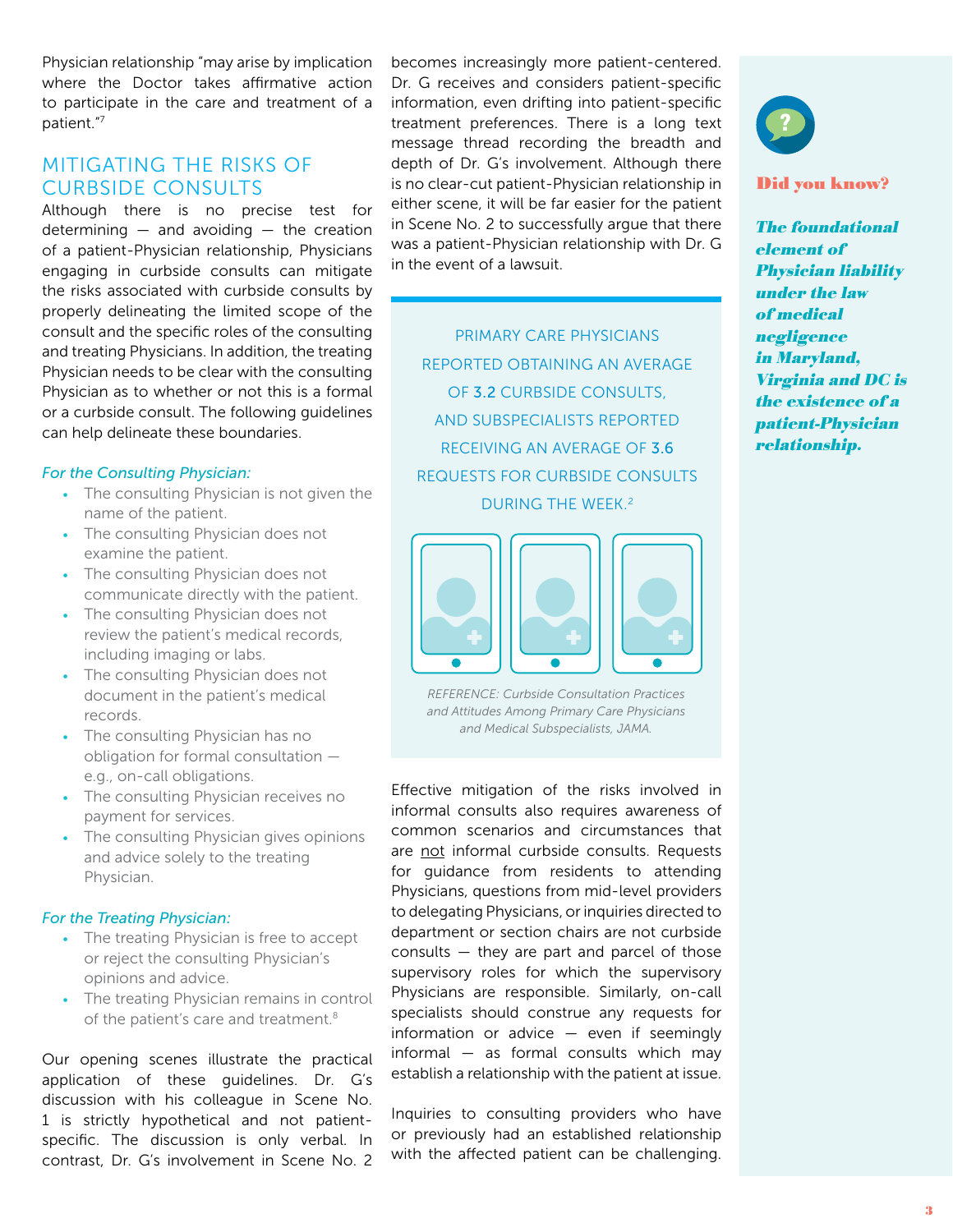#### Electronic **Curbsiding**

Curbside consults conducted in writing over email and other electronic means expose Physicians to additional risks when compared to casual hallway conversations. Emails and text messages create a permanent, timestamped record of the interaction.

These situations can be particularly risky when the inquiry is not directly related to the scope of care of the responding provider, when there has been a significant lapse of time since the last contact with the patient, or when the patient's condition has materially changed in the interim. The risks can be compounded when  $-$  like in our present-day opening scenario — requests for advice or opinions are communicated informally via text message, email or a brief phone call. Before offering advice as a consulting Physician, the most prudent course of action would be to consider the inquiry as a part of the patient's care continuum, communicate and document accordingly, and request a formal consult or office visit to reestablish care before offering advice or opinions.

17%

#### CURBSIDE CONSULTS COMPRISED 17% OF THE CLINICAL WORK VALUE OF THE INFECTIOUS DISEASES SERVICE.

*REFERENCE:* The Complexity, Relative Value, and Financial Worth of Curbside Consultations in an Academic Infectious Diseases Unit, Clin Infect Dis, Volume 51, Issue 6.

#### CURBSIDING IN THE DIGITAL AGE: SPECIAL CONSIDERATIONS

In today's digital age, Physicians regularly communicate with each other by email, text messages and instant messaging apps. These asynchronous electronic communications offer speed and convenience and avoid the frustration of coordinating face-to-face or phone interactions.

However, curbside consults conducted in writing over email and other electronic means expose Physicians to additional risks when compared to casual hallway conversations. Emails and text messages create a permanent, time-stamped record of the interaction. This record can implicate the informal consultant in litigation. A written back-and-forth exchange of specific patient information (i.e., lab values, or other test results) can also unintentionally suggest a greater degree of involvement in the patient's care than the consultant actually intended at the time of the consult.

Text and instant messaging present unique risks due to their brevity and informal nature. Abbreviations, acronyms, and shorthand in hastily sent and read messages can easily be misunderstood, leading to potential patient harm. Even known and accepted abbreviations can have ambiguous meanings.9 This well-recognized danger has ushered in the "Do Not Use" List and standards for health information management systems governing the use of abbreviations.<sup>10</sup> However, informal communications on Physicians' personal mobile devices sidestep these important safeguards.

Text messages also invite senders to rely on acronyms or shorthand commonly used within their specialty but that may not be readily understood by the recipient. Dr. G's cryptic use of "NBQT" — a common gastroenterology abbreviation denoting non-bismuth quadruple therapy  $-$  in Scene No. 2 likely was not readily familiar or even understandable to his family practice colleague. Such communication problems can easily devolve into clinical problems. The lack of context and clarity typical in text and instant messages only increases the potential for miscommunication.

Email, text messages, and instant messaging apps also make it easier to engage in an ongoing written discussion about a particular patient situation. This fluency increases the consultant's degree of involvement in the case and can quickly blur the line between curbside and formal consults. As illustrated above in Dr. G's present-day curbsiding experience, multiple and progressively granular question-and-answer exchanges after an initial email or text message may unwittingly implicate the consultant in the patient's care. The ease of engagement may also quickly lead the treating provider to abandon their independent clinical judgment and rely on the informal consultant instead without the safeguards of a formal consult.

Given the particular risks raised by emails and text messages, Physicians should be cautious and exercise special care in requesting or responding to curbside consults through these mediums.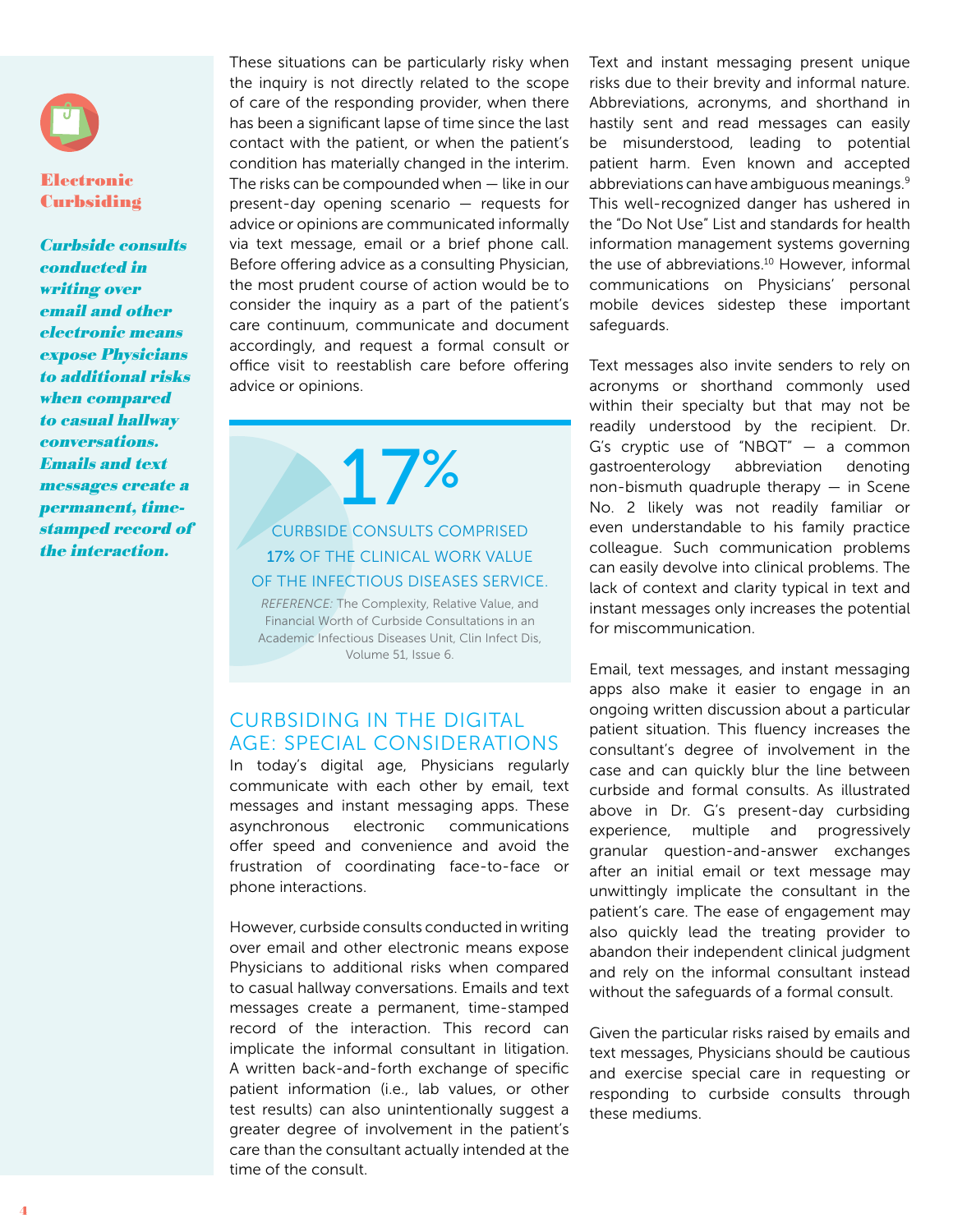## STAYING ON THE CURB: BEST PRACTICES FOR SAFER CURBSIDE CONSULTS

Maximizing the knowledge-sharing and synergic benefits of curbside consults while minimizing the clinical risks to patients and legal risks to Physicians requires both the treating Physician asking the question and the consultant providing the answer to understand and respect the limitations of curbside consults. This can help the consulting Physician stay on the proverbial consultant's "curb" and off the potentially perilous "roadway" of affirmative participation in the patient's care. With this goal in mind, we recommend following these practical "dos and don'ts" when it comes to curbside consults.



**DO NOT** ask or answer questions that cannot be properly answered without having a detailed history; having hands, eyes, and ears on the patient; reviewing laboratory results; or evaluating multiple variables or compounding issues.

**DO NOT** ask or answer questions that would direct or have the potential to direct care for a specific patient  $-$  e.g., advice regarding admission, diagnosis, or discharge.

**DO NOT** ask for or offer curbside consults for rapidly deteriorating patients, patients in active labor, patients who are critically ill, or any other cases in which timely formal consultation and/or specialist intervention may be critical.

*DO NOT* include the curbside consultant's name in the patient's medical record; a formal consult should be requested whenever listing the consultant's name in the chart would be desirable or necessary.

**DO NOT** consult the patient chart or conduct independent research to respond to the inquiry.



**DO** maintain patient privacy and confidentiality by excluding protected health information from informal consults.

*DO* consider whether the question can be answered based on the quantity and quality of the information provided.

**DO** consider what information may be missing from the question/scenario.

*DO* ask for a formal consult without offering informal advice if appropriate under the circumstances, such as those listed above.

**DO** make it clear that the opinion or advice is general, not patient-specific, and based strictly on the limited information provided by the treating provider.

**DO** consider limiting the narrative to general medical information, and not include anything specific about the patient.



#### Consider

A written backand-forth exchange of specific patient **information** (i.e., lab values, or other test results) can unintentionally suggest a greater degree of involvement in the patient's care than the consultant actually intended at the time of the consult.

# **CONCLUSION**

When properly understood and used, curbside consults can benefit both requesting Physicians and patients. Informal curbside consults, however, should not be used as shortcuts or workarounds in situations that require a formal specialist consultation or direct involvement with the patient. Additionally, be cautious of what modes of communication you use when advising colleagues and, as always, request a formal consultation when necessary.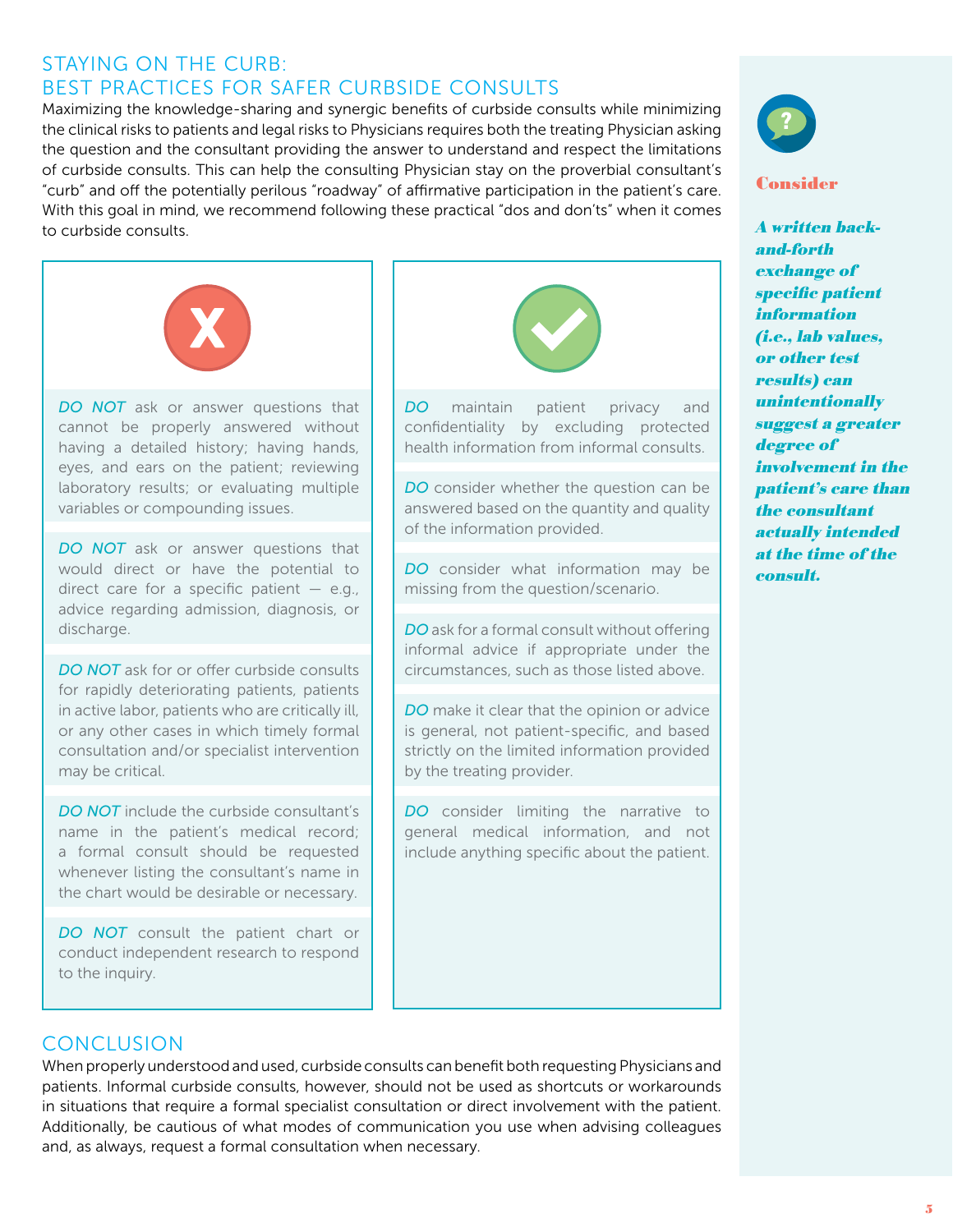

#### Remember

When properly understood and used, curbside consults can benefit both **requesting** Physicians and patients.

# Got Questions? ASK A RISK MANAGEMENT SPECIALIST

Sometimes it's just easier to talk to someone. Insureds of MEDICAL MUTUAL/Professionals Advocate can call 410-785-0050 or 800-492-0193 to speak to a highly qualified risk management specialist anytime 8 a.m.- 4:30 p.m., Monday-Friday. No matter your specialty, if you have a practice-related question or concern, we're ready to listen and offer guidance to help you identify and reduce your liability risk exposure. Please note, however, that any advice given from MEDICAL MUTUAL/Professionals Advocate should not be construed as legal advice.

#### references

<sup>1</sup> Kuo D, Gifford DR, Stein MD, Curbside Consultation Practices and Attitudes Among Primary Care Physicians and Medical Subspecialists, JAMA. 1998;280(10):905–909. doi:10.1001/ jama.280.10.905. PMID: 9739975.  $2$   $\mathsf{Id}$ .

<sup>3</sup> Grace C et al., The Complexity, Relative Value, and Financial Worth of Curbside Consultations in an Academic Infectious Diseases Unit, Clin Infect Dis, Volume 51, Issue 6, 15 September 2010, Pages 651– 655, https://doi.org/10.1086/655829

4 These fictitious scenarios are adapted from Lin M, Pappas SC, Sellin J, El-Serag HB, Curbside Consultations: The Good, the Bad, and the Ugly, Clin Gastroenterol Hepatol. 2016 Jan;14(1):2-4. doi: 10.1016/j.cgh.2015.09.026. PMID: 26698231.

5 Kuo D, Gifford DR, Stein MD, Curbside Consultation Practices and Attitudes Among Primary Care Physicians and Medical Subspecialists, JAMA. 1998;280(10):905–909. doi:10.1001/ jama.280.10.905. PMID: 9739975.

6 For Maryland, see Sterling v. Johns Hopkins Hosp., 145 Md.App. 161, 164, 802 A.2d 440, 441 (2002); Rivera v. Prince George's County Health Dept., 102 Md.App. 456, 649 A.2d 1212 (1994). For Virginia, see Prosise v. Foster, 261 Va. 417, 417, 544 S.E.2d 331, 331 (2001). For the District of Columbia, see Gilbert v. Miodovnik, 990 A.2d 983, 984 (D.C. 2010).

7 Sterling v. Johns Hopkins Hosp., 145 Md. App. 161, 187, 802 A.2d 440, 455 (2002).

8 Olick RS, Bergus GR, Malpractice liability for informal consultations, Fam Med. 2003 Jul-Aug;35(7):476-81. PMID: 12861458.

9 Institue for Safe Medication Practices, Medical Abbreviations That Have Contradictory or Ambiguous Meanings, https://www.ismp. org/resources/medical-abbreviations-have-contradictory-orambiguous-meanings

10 The Joint Commission, Managing Health Information: Use of Abbreviations, Acronyms, Symbols and Dose Designations - Understanding the Requirements, https://www.jointcommission. org/standards/standard-faqs/hospital-and-hospital-clinics/ information-management-im/000001457/

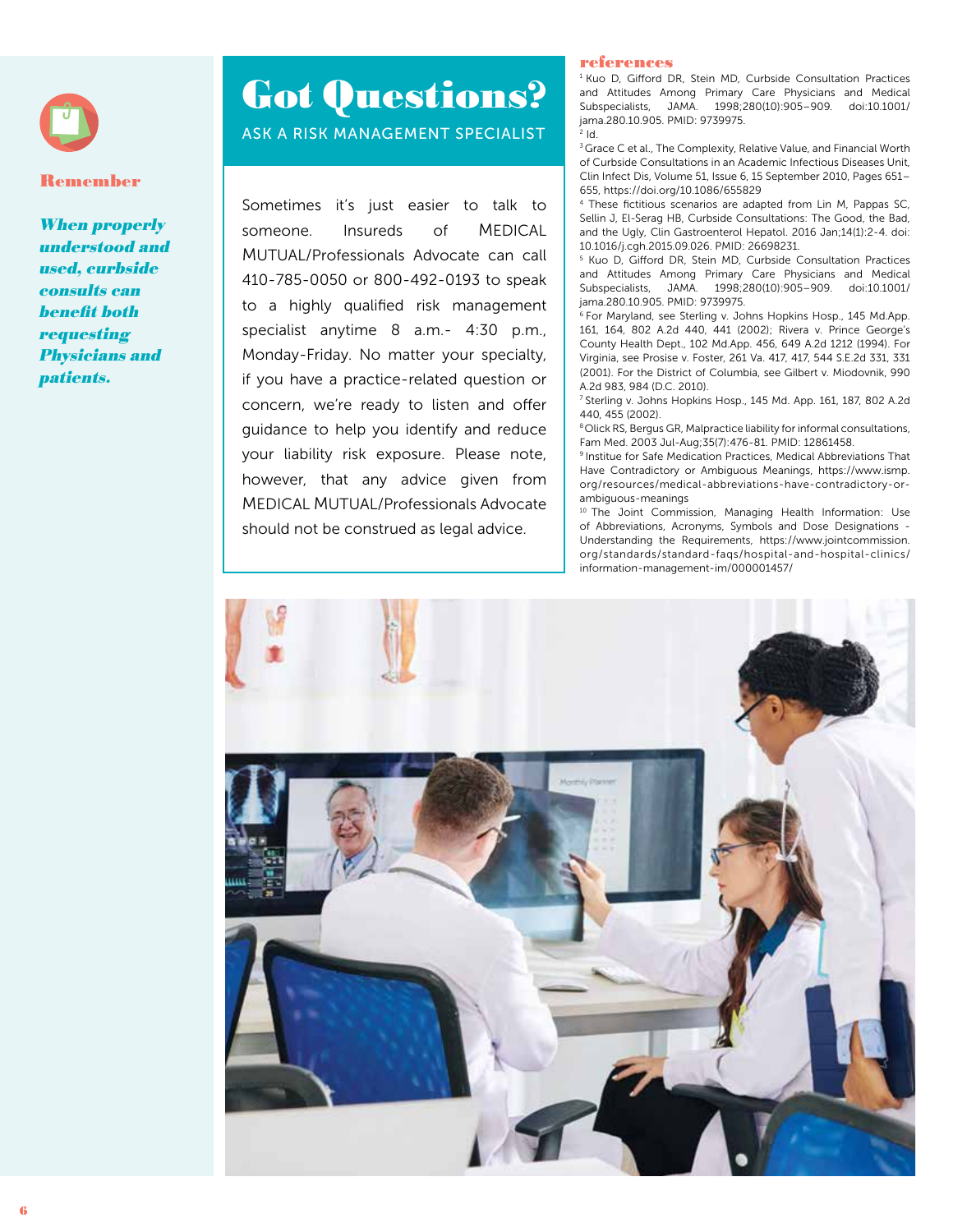# CME TEST QUESTIONS

- *1.* True or False: A curbside consultation is an informal process whereby a Physician obtains information or advice from another Physician to assist the treating Physician in the management of a patient.
	- A. True B. False
- *2.* True or False: A curbside consult, if properly understood and deployed, can offer benefits to only the treating Physician and not the patient.
	- A. True B. False
- *3.* True or False: The issue of Physician liability in the context of a curbside consult has not been specifically addressed by the highest appellate courts in Maryland, Virginia and DC.
	- A. True B. False
- *4.* True or False: Absent a Physician-patient relationship, a consulting Physician in a curbside consult does not owe legal duty and cannot be held liable to a non-patient.
	- A. True B. False
- *5.* True or False: A treating Physician doesn't need to be clear with the consulting Physician on whether a discussion is a formal or curbside consult.
	- A. True B. False
- *6.* True or False: The treating Physician remains in control of the patient's care and treatment after a curbside consult.
	- A. True B. False
- *7.* True or False: One example of a curbside consult is when an attending Physician receives requests for guidance from residents or mid-level providers.
	- A. True B. False
- *8.* True or False: Conducting curbside consults over email and other electronic means can expose Physicians to additional risks when compared to hallway conversations.
	- A. True B. False
- *9.* True or False: After being consulted in a curbside consult, as the consulting Physician, it is OK to access the patient's chart to see what else you can help with.
	- A. True B. False
- *10.* True or False: It is best to limit the narrative to general information and not include anything specific about the patient when providing information to the consulting Physician during the curbside consultation.
	- A. True B. False

#### Instructions – to receive credit, please follow these steps:

- Read the articles contained in the newsletter and then answer the test questions. 1. Mail or fax your completed answers for grading:
	- Med•Lantic Management Services, Inc. | Fax: 443-689-0261 P.O. Box 8016 | 225 International Circle | Hunt Valley, Maryland 21030 Attention: Risk Management Services Dept.
	- 2. One of our goals is to assess the continuing educational needs of our readers so we may enhance the educational effectiveness of the *Doctors RX*. To achieve this goal, we need your help. You must complete the CME evaluation form to receive credit.
	- 3. Completion Deadline: October 31, 2022
	- 4. Upon completion of the test and evaluation form, a certificate of credit will be mailed to you.

*CME Accreditation Statement*

MEDICAL MUTUAL Liability Insurance Society of Maryland is accredited by the Accreditation Council for Continuing Medical Education (ACCME) to provide continuing medical education for Physicians.

*CME Designation Statement* 

MEDICAL MUTUAL Liability Insurance Society of Maryland designates this enduring material for a maximum of one (1) *AMA PRA Category 1 Credit*. TM Physicians should claim only the credit commensurate with the extent of their participation in the activity.

7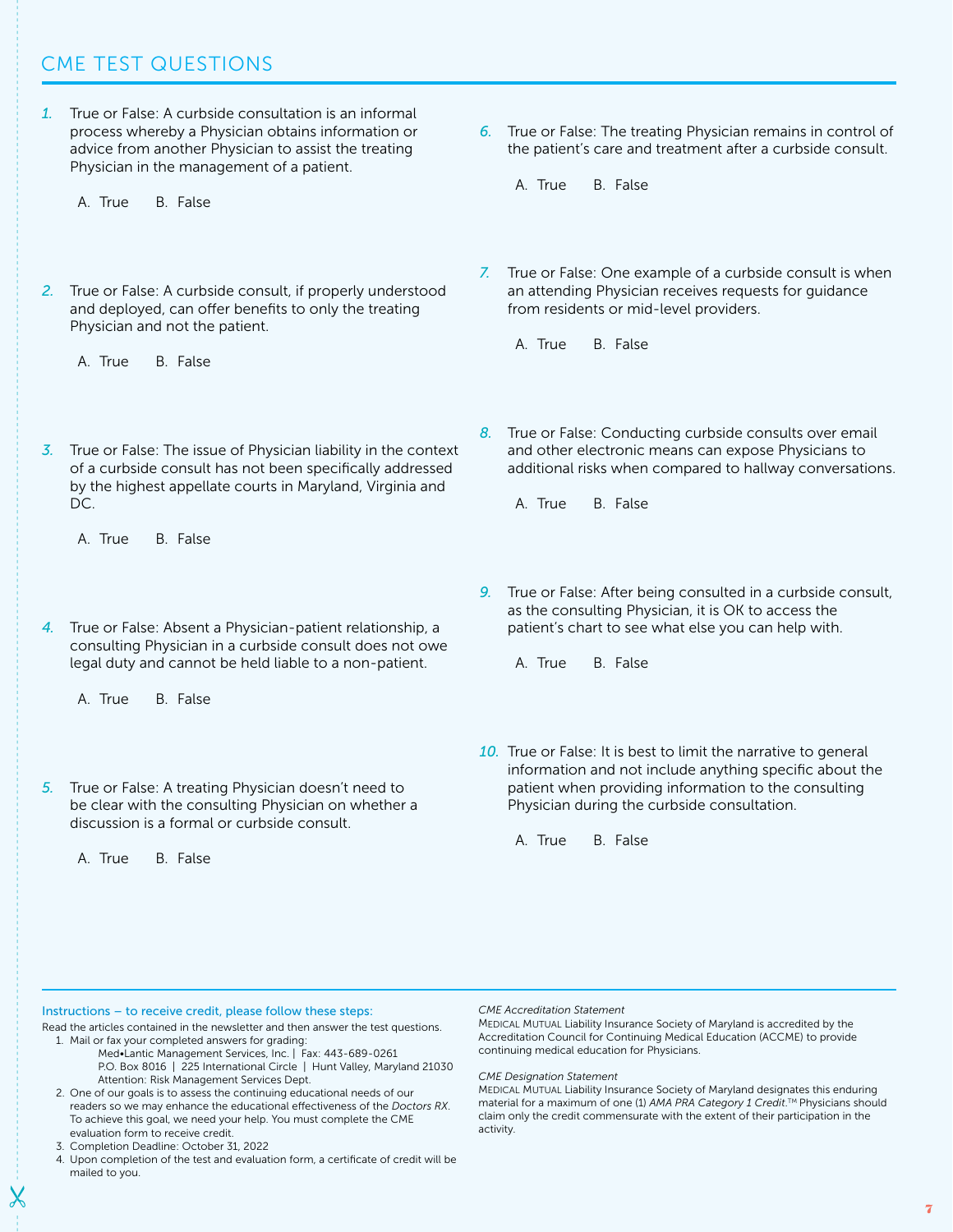# CME EVALUATION FORM

#### Statement of Educational Purpose

*Doctors RX* is a newsletter sent twice each year to the insured Physicians of MEDICAL MUTUAL/Professionals Advocate.® Its mission and educational purpose is to identify current health care-related risk management issues and provide Physicians with educational information that will enable them to reduce their malpractice liability risk.

Readers of the newsletter should be able to obtain the following educational objectives:

- 1) Gain information on topics of particular importance to them as Physicians
- 2) Assess the newsletter's value to them as practicing Physicians
- 3) Assess how this information may influence their own practices

#### CME Objectives for "Curb Your Risk: Best Practices for Safe Curbside Consults in the Digital Age"

Educational Objectives: Upon completion of this enduring material, participants will be better able to:

- 1) Understand what constitutes a curbside consultation.
- 2) Learn the benefits and risks of curbside consultations for both the treating and consulting Physician.
- 3) Learn best practices for curbsiding via electronic communications.

|                                                              | Strongly<br>Agree | Strongly<br><b>Disagree</b> |
|--------------------------------------------------------------|-------------------|-----------------------------|
| Part 1. Educational Value:                                   | 5 4 3 2 1         |                             |
| I learned something new that was important.                  | 0000<br>L I       |                             |
| verified some important information.                         | 00000             |                             |
| plan to seek more information on this topic.                 | 0000<br>$\Box$    |                             |
| This information is likely to have an impact on my practice. |                   |                             |

Part 2. Commitment to Change: What change(s) (if any) do you plan to make in your practice as a result of reading this newsletter?

 $\_$  ,  $\_$  ,  $\_$  ,  $\_$  ,  $\_$  ,  $\_$  ,  $\_$  ,  $\_$  ,  $\_$  ,  $\_$  ,  $\_$  ,  $\_$  ,  $\_$  ,  $\_$  ,  $\_$  ,  $\_$  ,  $\_$  ,  $\_$  ,  $\_$  ,  $\_$  ,  $\_$  ,  $\_$  ,  $\_$  ,  $\_$  ,  $\_$  ,  $\_$  ,  $\_$  ,  $\_$  ,  $\_$  ,  $\_$  ,  $\_$  ,  $\_$  ,  $\_$  ,  $\_$  ,  $\_$  ,  $\_$  ,  $\_$  ,  $\_$  ,  $\_$  ,  $\_$  ,  $\_$  ,  $\_$  ,  $\_$  ,  $\_$  ,  $\_$  ,  $\_$  ,  $\_$  ,  $\_$  ,  $\_$  ,  $\_$  ,  $\_$  ,  $\_$  ,  $\_$  ,  $\_$  ,  $\_$  ,  $\_$  ,  $\_$  ,  $\_$  ,  $\_$  ,  $\_$  ,  $\_$  ,  $\_$  ,  $\_$  ,  $\_$  ,  $\_$  ,  $\_$  ,  $\_$  ,  $\_$  ,  $\_$  ,  $\_$  ,  $\_$  ,  $\_$  ,  $\_$  ,  $\_$  ,  $\_$  ,  $\_$  ,  $\_$  ,  $\_$  ,  $\_$  ,  $\_$  ,  $\_$  ,  $\_$  ,  $\_$  ,  $\_$  ,  $\_$  ,  $\_$  ,  $\_$  ,  $\_$  ,  $\_$  ,  $\_$  ,  $\_$  ,  $\_$  ,  $\_$  ,  $\_$  ,  $\_$  ,  $\_$  ,  $\_$  ,  $\_$  ,  $\_$  ,  $\_$  ,  $\_$  ,  $\_$  ,  $\_$  ,  $\_$  ,  $\_$  ,  $\_$  ,  $\_$  ,  $\_$  ,  $\_$  ,  $\_$  ,  $\_$  ,

|  | Part 3. Statement of Completion: I attest to having completed the CME activity. |
|--|---------------------------------------------------------------------------------|
|  |                                                                                 |

| Date: https://www.archive.com/communications/                                |  |  |  |
|------------------------------------------------------------------------------|--|--|--|
| Part 4. Identifying Information: Please PRINT legibly or type the following: |  |  |  |
|                                                                              |  |  |  |
|                                                                              |  |  |  |
|                                                                              |  |  |  |
|                                                                              |  |  |  |
|                                                                              |  |  |  |
|                                                                              |  |  |  |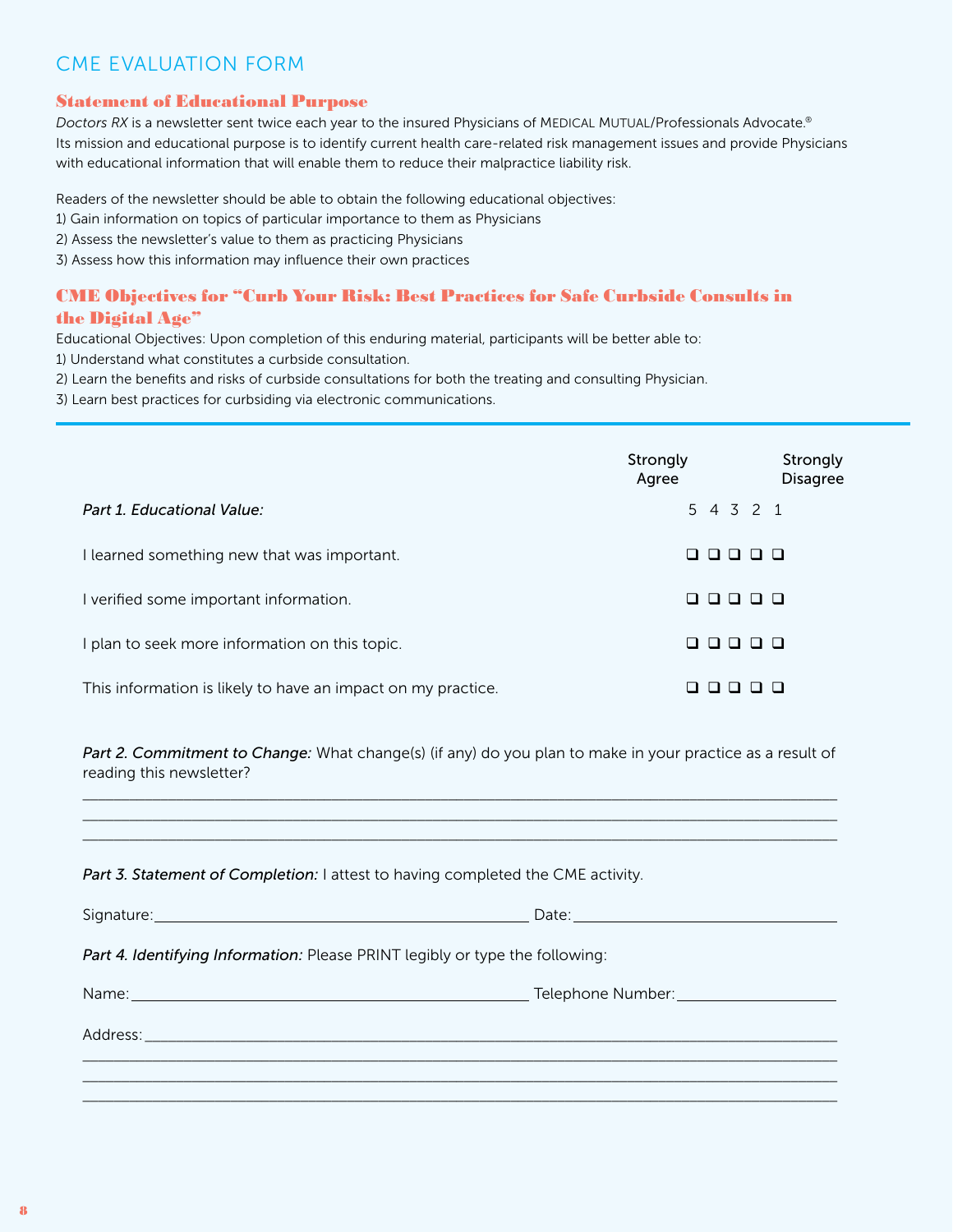

# RISK MANAGEMIENT NEWS CENTER





#### NEW PROGRAM! *CASE IN POINT V: TECHNOLOGY AND MEDICINE*

Our 2022 risk management program debuts a new online course, "Technology & Medicine," in the *Case in Point* series. It reviews closed claims that illustrate potential risks related to the use of technology in the practice of medicine. Medical malpractice defense attorney John T. Sly, Esq., discusses patient tracking, communication, informed consent and documentation. Policyholders who complete this or any of our other risk management programs will be eligible to receive CME credits and a 5% credit on their renewal policy. Register at mmlis.com/content/rm-education-programs or professionalsadvocate.com/content/rmeducation-programs-pap.

#### ARE YOU LEVERAGING THE PRACTICE MANAGER TOOLBOX?

If they haven't registered already, please encourage your Practice Managers to register for our Practice Manager Toolbox online at mmlis.com/content/practice-managertoolbox-mmlis or professionalsadvocate. com/content/practice-manager-toolboxpap. The resources provided through the PMT cover topics such as practice operations, patient engagement, compliance, billing and insurance, and EHR optimization.



**MEDICAL** MUTUAL and Professionals Advocate offer a variety of online tools and resources that are specially designed to help Doctors identify and address preventable issues before they escalate into potentially serious legal action.



#### TECHNOLOGY CAN HELP REDUCE CLINICIAN BURNOUT

In a recent American Medical Association survey, 49% of nearly 21,000 health care professionals reported at least one symptom of burnout. To combat this, more Physicians are using care management tools to increase their efficiency, accuracy and well-being. There are a variety of applications to help you access the right patient data, coordinate care, combat alert fatigue and provide outreach support. For more information and stress management tips, visit mmlis.com/content/wellness or professionalsadvocate.com/content/wellness.